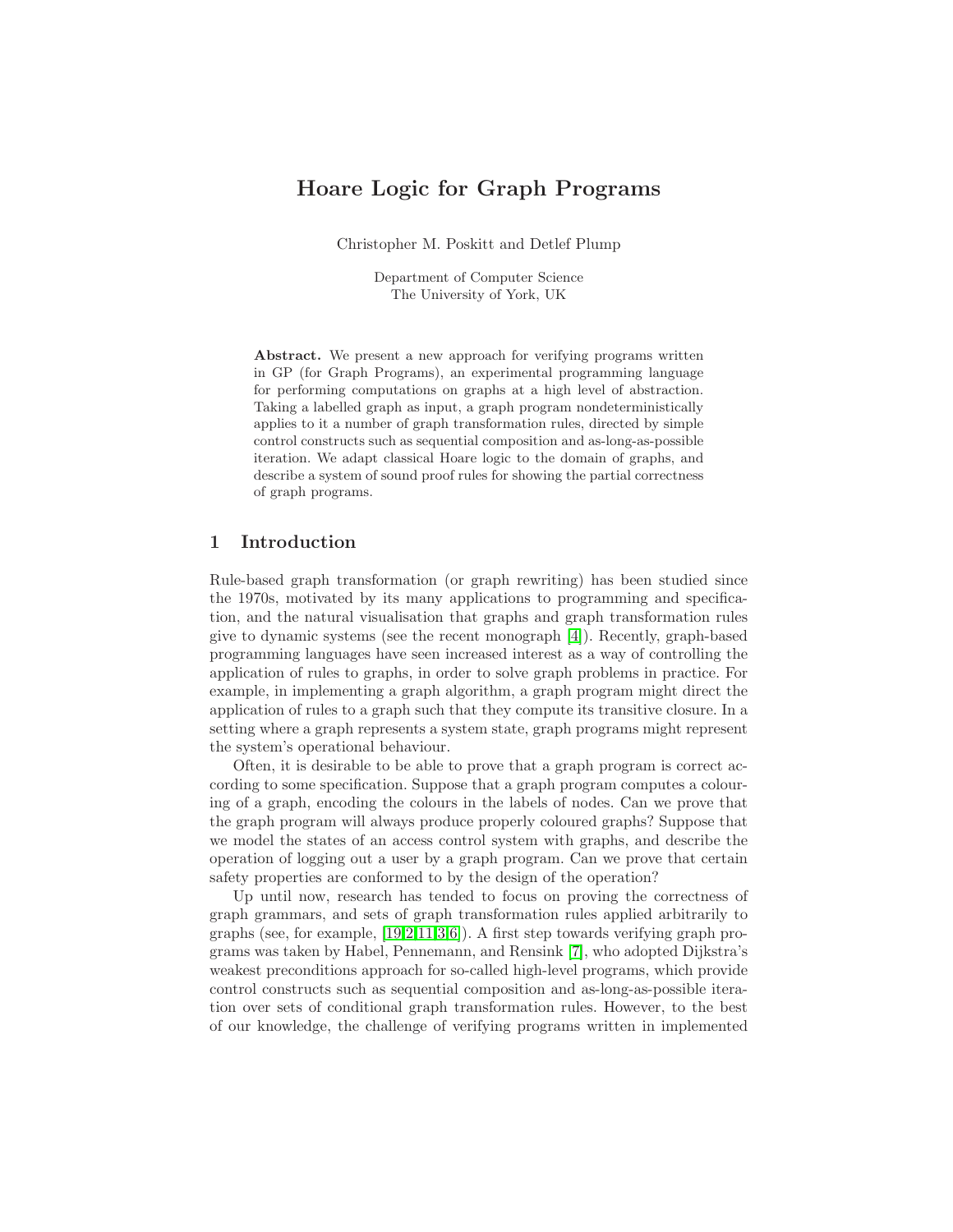graph transformation languages — such as PROGRES [\[20\]](#page-10-1), AGG [\[21\]](#page-10-2), Fujaba [\[13\]](#page-9-6) and GrGen [\[5\]](#page-9-7) — has yet to be addressed.

In this paper, we present an approach for verifying programs in the graph programming language GP (for Graph Programs) [\[16](#page-10-3)[,12\]](#page-9-8), a nondeterministic and computationally complete language for solving problems in the domain of graphs, and for which a prototype implementation exists. Rather than adopting a weakest precondition approach, we follow Hoare's seminal paper [\[10\]](#page-9-9) and devise a calculus of proof rules which are directed by the syntax of GP's control constructs. Similar to classical Hoare logic, our calculus aims to facilitate human-guided verification and the compositional construction of proofs.

We intend in this paper to give the reader an informal understanding of our approach, favouring intuition and examples over the full technical details. These however can be found in [\[18\]](#page-10-4) (a preprint of which is available from the authors' websites).

The organisation of this paper is as follows. Section [2](#page-1-0) provides a brief introduction to GP, and explores its features through an example program. Section [3](#page-4-0) introduces E-conditions, a graph specification formalism we use in the assertions of our Hoare triples. Section [4](#page-5-0) presents the axiom schemata and inference rules of our partial correctness proof system, and demonstrates their use in an example proof of a simple graph program. Finally, in Section [5,](#page-8-0) we conclude.

### <span id="page-1-0"></span>2 Graph Programs

Graph programs are constructed from two components. First, a set of conditional rule schemata; intuitively, these are graph transformation rules with variables and expressions allowed as labels. Second, a sequence of commands controlling the application of the conditional rule schemata to a provided input graph. We review conditional rule schemata and programs in turn, and discuss an example program. Technical details and further examples can be found in [\[16](#page-10-3)[,17\]](#page-10-5).

### 2.1 Conditional Rule Schemata

Conditional rule schemata are the "building blocks" of graph programs, each one describing a single-step transformation of a graph. Rule schemata comprise two graphs: a left graph which describes a part to be matched, and a right graph which describes what the match should be replaced with. The labels of their graphs contain expressions whose variables are instantiated in the graph matching process to integers or strings. The possible instantiations of these variables can be restricted by a rule schema condition, a simple predicate demanding particular relationships between variables, or the non-existence of edges. The expressions in labels are evaluated to integers or strings after the variables have been instantiated. Rule schemata are entirely syntactic constructs, representing possibly infinite sets of graph transformation rules (since the graphs GP operates on are labelled over an infinite label alphabet of integers and strings).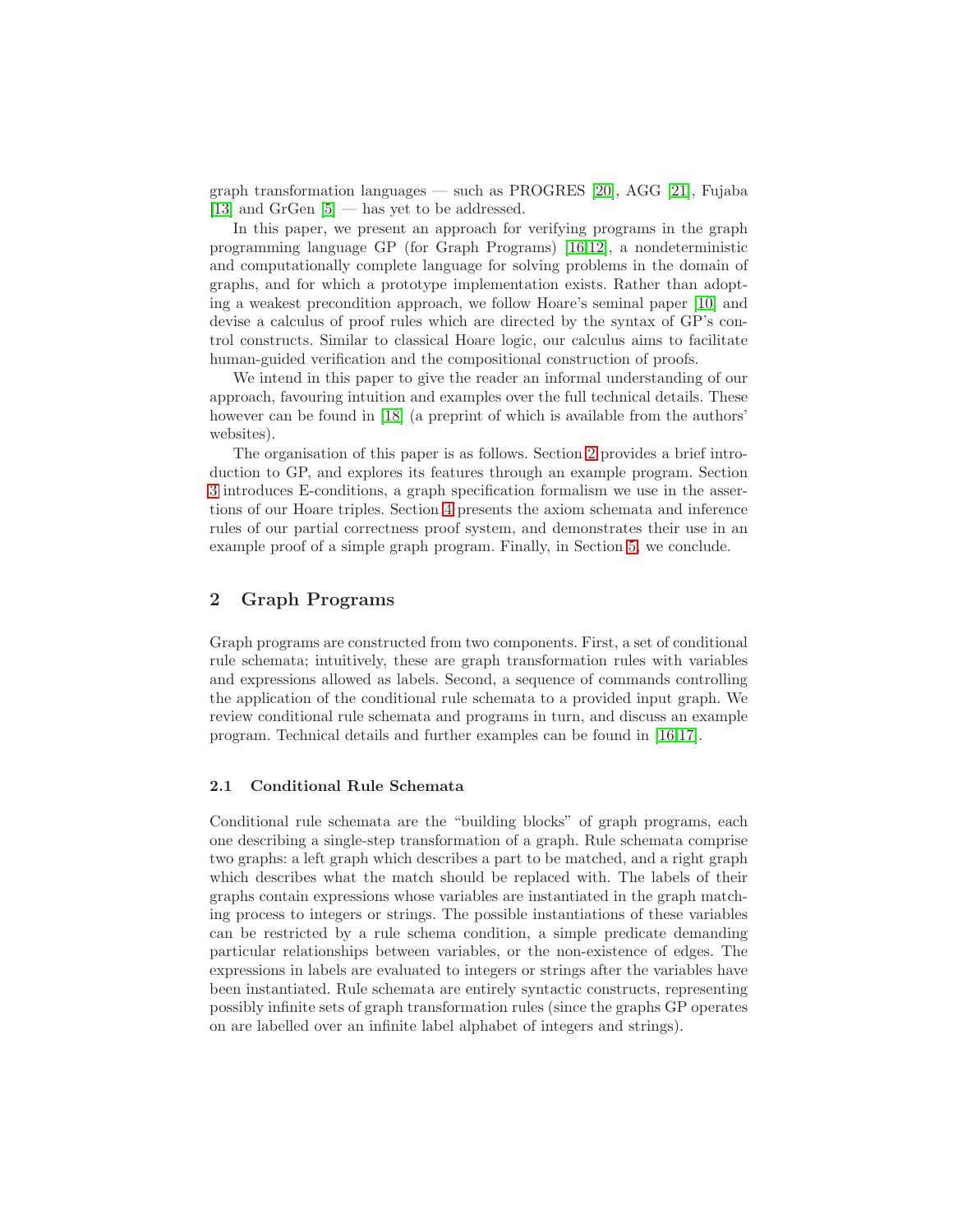

<span id="page-2-0"></span>Fig. 1. A conditional rule schema and one of its applications

Figure [1](#page-2-0) shows an example of a conditional rule schema, and a possible result of its application to a graph. The rule schema consists of the identifier bridge followed by the declaration of integer variables, the left and right graphs of the rule schema, the node identifiers 1, 2, 3 specifying which nodes are preserved, and the keyword where followed by a rule schema condition. Variables are instantiated with values (integers or character strings) in the graph matching process. Informally, in the application of a rule schema to a graph, a match is found for an instantiation of the left-hand side, and is replaced with the corresponding instantiation of the right-hand side. In our example, we have the following instantiation of variables:  $x \mapsto 2$ ,  $y \mapsto 5$ ,  $z \mapsto 4$ ,  $a \mapsto 4$ ,  $b \mapsto 8$ . Observe that this is not the only possible instantiation; matches are chosen nondeterministically.

GP allows nodes and edges in rule schemata to be labelled with underscore delimited sequences, for example, 5 0 and "York" 1. Sequences can contain items of type integer and string. They are typically used to encode information into a graph, for example, to mark a node as reachable, or "tag" a node with an integer that represents its colour.

In the prototype GP programming system [\[12\]](#page-9-8), rule schemata are constructed with a graphical editor. Labels in the left graph may only contain variables or constants (no composite expressions) because their values at execution time are determined by graph matching. The condition of a rule schema is a Boolean expression built from arithmetic expressions and the special predicate edge; all variables occurring in the condition must also occur in the left graph. The predicate edge demands the (non-)existence of an edge between two nodes in the graph to which the rule schema is applied. For example, the expression not  $edge(1, 3)$  in the condition of Figure [1](#page-2-0) forbids an edge from node 1 to node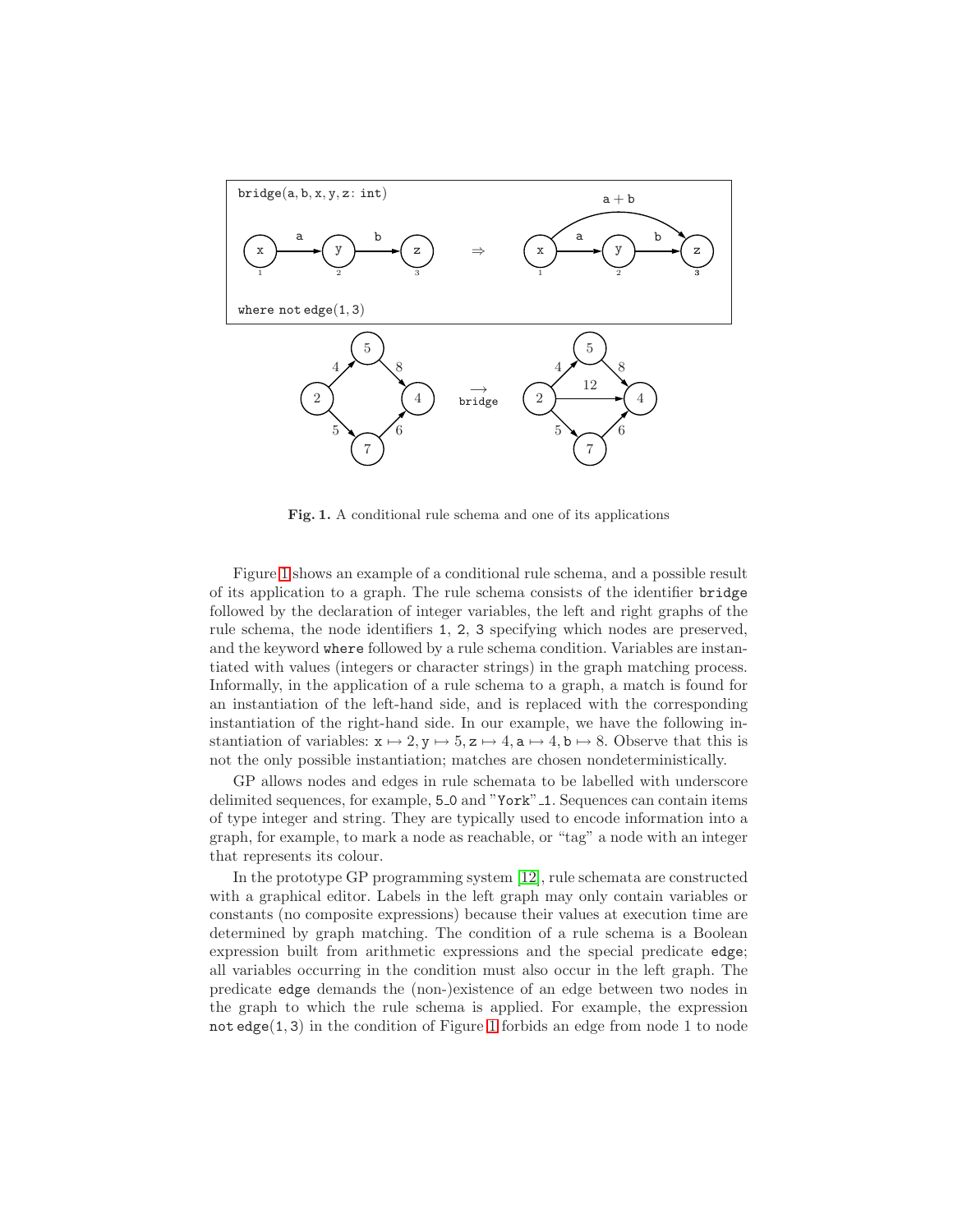3 when the left graph is matched. The full syntax of conditions is given in [\[18\]](#page-10-4). Technically speaking, a rule schema is applied to a graph according to a generalisation of the double-pushout approach with relabelling [\[9\]](#page-9-10).

#### 2.2 Programs

We discuss an example program to familiarise the reader with GP's features. We will return to this program later in the paper to prove its correctness.

Example 1 (Colouring). A colouring for a graph is an assignment of colours (integers) to nodes such that the source and target of each non-looping edge have different colours. The program colouring in Figure [2,](#page-3-0) with the command sequence init!; inc!, produces a colouring for every integer-labelled input graph, recording colours as tags.



<span id="page-3-0"></span>Fig. 2. The program colouring and one of its executions

The program initially colours each node with 1 by applying the rule schema init for as long as possible, using the iteration operator '!'. It then repeatedly increments the target colour of edges with the same colour at both ends. Note that this process is nondeterministic: Figure [2](#page-3-0) shows an execution producing a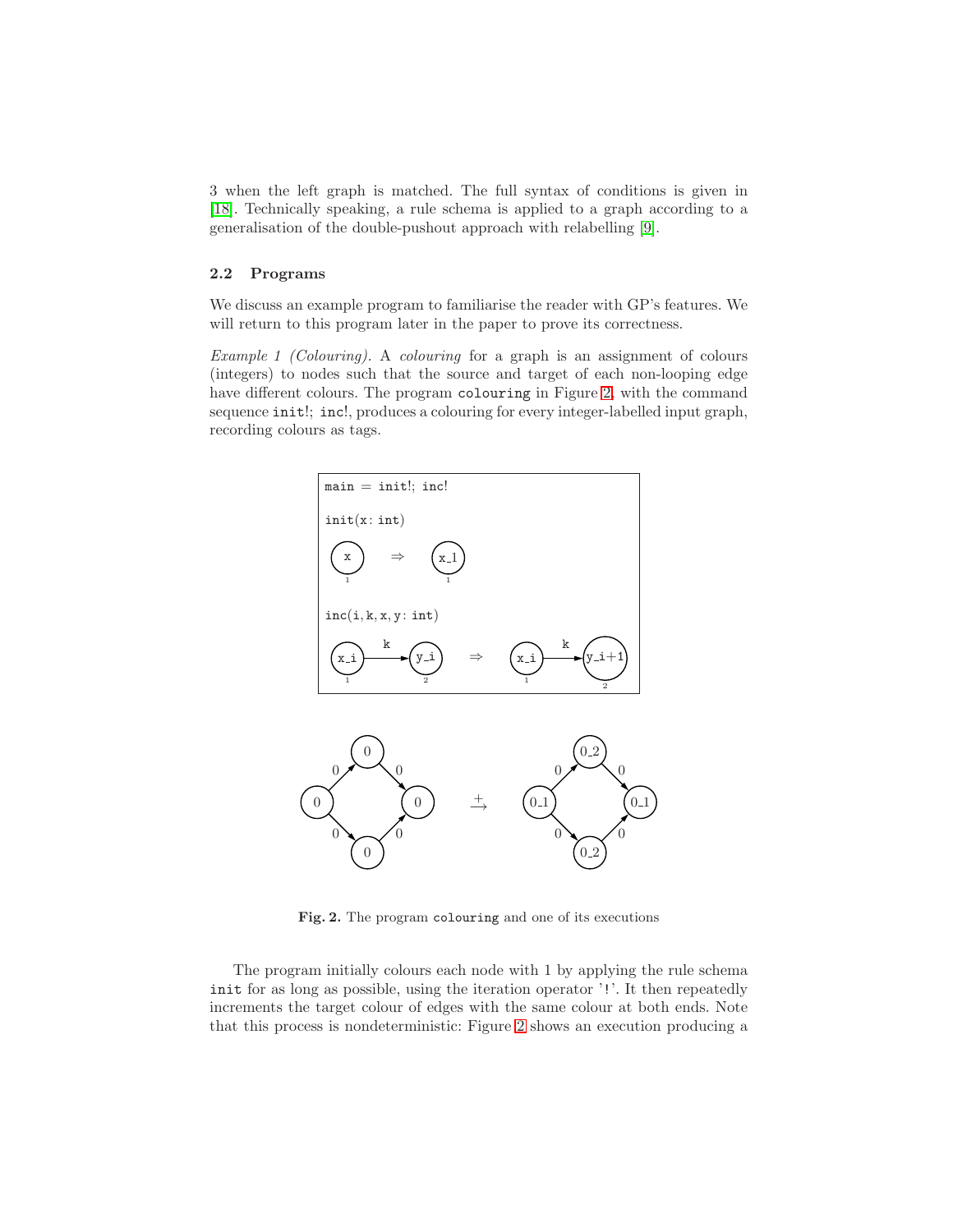colouring with two colours, but a colouring with three colours could have been produced for the same input graph.

Control constructs not used in colouring are  $\{r_1,\ldots,r_n\}$ , which denotes the nondeterministic application of a rule  $r_i$  from the set, and if C then P else Q which executes program  $P$  if  $C$  terminates with output<sup>[1](#page-4-1)</sup>, and  $Q$  otherwise.

A full structural operational semantics is defined for GP in [\[17\]](#page-10-5). Each graph program is assigned a semantic function, which takes a graph as input, and returns as output the set of all graphs that could result from the execution of the program to that input graph.

### <span id="page-4-0"></span>3 Nested Graph Conditions with Expressions

Since the states of graph programs are graphs, and the pre- and postconditions of Hoare triples describe properties of program states, we require a specification formalism for precisely describing and reasoning about properties of graphs. The nested graph conditions of Habel and Pennemann [\[6\]](#page-9-4) are such a specification formalism, expressively equivalent to first-order logic on graphs. Graph conditions however are unable to finitely express many properties when graphs are labelled over infinite label alphabets. For example, if we consider graphs labelled over the set of integers, it is impossible to finitely express a property as simple as "there exists an integer-labelled node"; we would require the following infinite graph condition:

$$
\exists (\bigcirc \bigcirc ) \vee \exists (\bigcirc \bigcirc ) \vee \exists (\bigcirc \bigcirc ) \vee \exists (\bigcirc \bigcirc ) \vee \exists (\bigcirc \bigcirc ) \vee \exists (\bigcirc \bigcirc )
$$

Since GP's label alphabet is infinite (it consists of sequences of arbitrary integers and character strings), we extend the formalism to allow expressions with variables in labels, and to have a Boolean expression restricting the instantiations of variables; we refer to what results as E-conditions. E-conditions are able to finitely represent infinite graph conditions. The infinite graph condition above, for example, expresses the same property as the finite E-condition  $\exists$  ( $\mathbf{x}$ ) type( $\mathbf{x}$ ) = int), where x is a variable that can be instantiated to any integer.

A simple example of an E-condition is  $c = \exists (\bigotimes^k \bigotimes)$ , which is read "there exists at least one non-looping edge". A graph G would satisfy this E-condition, denoted  $G \models c$ , if variables k, x, and y could be instantiated to labels, which together with the nodes and edge, form a subgraph of G.

An assignment constraint (Boolean expression) allows one to restrict the types and values of variable instantiations. For example,

$$
\exists (\text{ } \textcircled{x}\text{---}\text{---}\text{---}\text{type}(\textbf{x},\textbf{y}) = \mathrm{int} \land \textbf{x} < \textbf{y})
$$

is read "there exists at least one pair of adjacent integer-labelled nodes, of which the label of the target node is larger than that of the source node".

<span id="page-4-1"></span><sup>&</sup>lt;sup>1</sup> Program  $\overline{C}$  is tested on a *copy* of the input graph, which is subsequently discarded.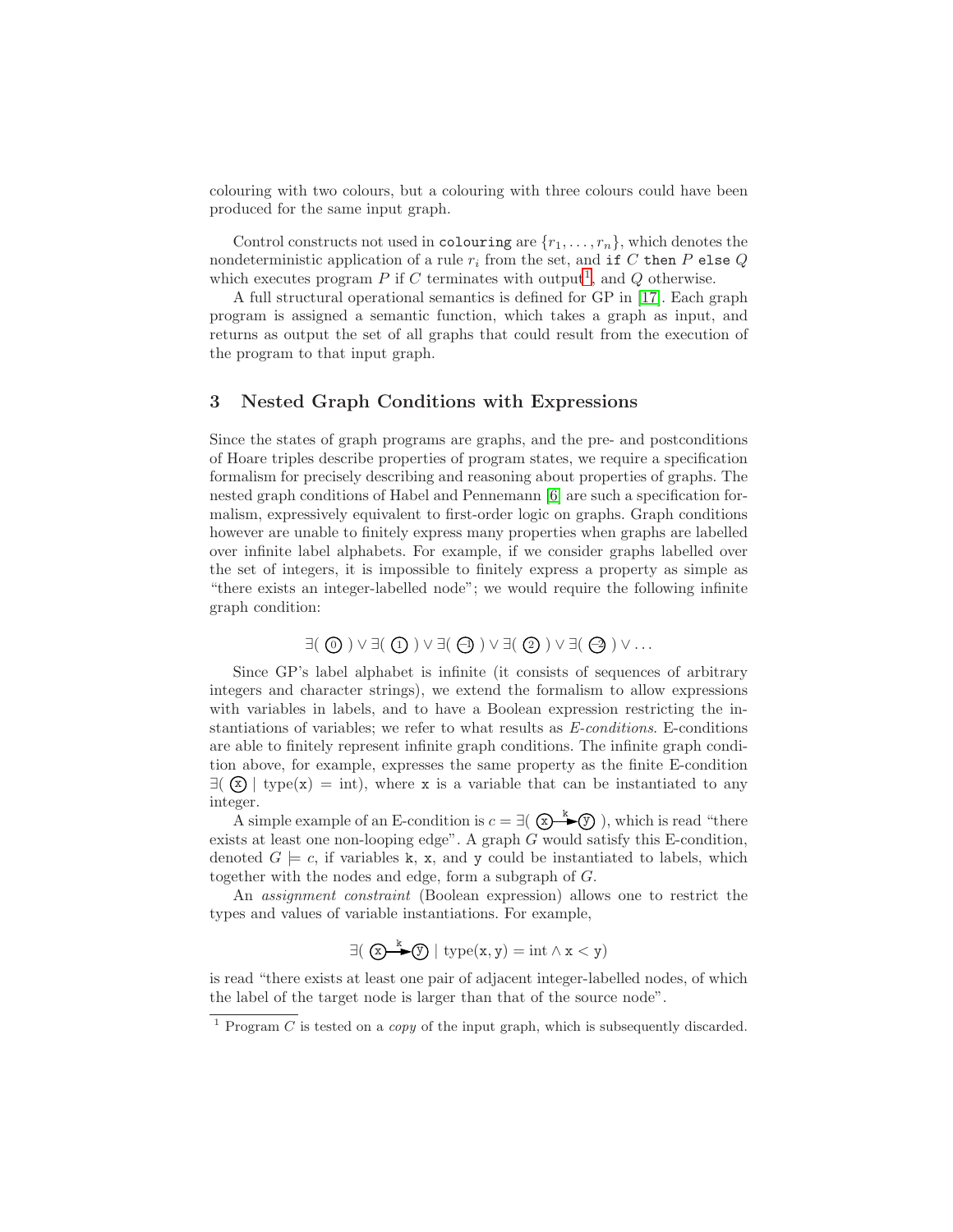Boolean expressions over E-conditions are also E-conditions. For example,

$$
d = \neg \exists (\mathbf{Q}^{\mathbf{D}})^k
$$

is read "there does not exist a node incident to more than one loop". Suppose that  $G \models d$ . Then it is the case that no instantiation of i, k, and x will give labels, together with a node and two loops, that form a subgraph of G.

E-conditions may also be nested. For example,

$$
e = \forall (\bigotimes_{1} | \text{ type(x)} = \text{int}, \neg \exists (\bigotimes_{1} \xrightarrow{k} \textcircled{f}) )
$$

is read "no integer-labelled node has an outgoing edge to another node (with any label)". When an E-condition contains nesting, for a graph to satisfy it, we need to look further than for some simple subgraph. Suppose that  $G \models e$ . Then for every instantiation of  $x$  to an integer that, together with the single node, gives a subgraph of  $G$ , there must not be an outgoing edge from that node to any node in G with a label that y can be instantiated to (i.e. any node).

The formal definition of E-conditions is based on injective graph morphisms (i.e. structure preserving mappings between graphs), and allows an arbitrary amount of nesting; technical details can be found in [\[18\]](#page-10-4).

#### <span id="page-5-0"></span>4 A Hoare Calculus for Graph Programs

We present in this section a system of partial correctness axiom schemata and inference rules for GP, in the style of Hoare [\[1\]](#page-9-11), using E-conditions as the assertions. We demonstrate the proof system by proving a property of our earlier colouring graph program.

First, we discuss what partial correctness means in the sense of graph programs. In the classical sense, a Hoare triple  $\{s\}$  P  $\{t\}$  with s, t formulas of predicate logic and  $P$  a program fragment, is read "if  $P$  is executed when the program state satisfies s, then should  $P$  terminate, the program state will satisfy t". The execution of a graph program can follow one of three paths: it terminates with an output graph (referred to as *successful termination*), it terminates without an output graph (this is referred to as *failure*, and occurs when a rule schema, or a set of rule schemata, cannot be applied to the current graph), or it does not terminate at all (for example, r! will never terminate if the left graph of the rule schema is the empty graph  $\emptyset$ ). Because of GP's nondeterminism, all three outcomes may be possible for the same program and input graph. We consider for partial correctness the successful termination case, in that if a program does terminate with an output graph, whatever that output graph may be, it satisfies some property expressed by an E-condition.

Given E-conditions c, d and a graph program P, a triple of the form  $\{c\}$  P  $\{d\}$ expresses the claim that whenever a graph  $G$  satisfies  $c$ , then any graph that results from the application of  $P$  to  $G$  will satisfy  $d$ . The axiom schemata and inference rules that follow operate on such triples. As in classical Hoare logic [\[1\]](#page-9-11), we use the proof system to construct proof trees, combining axioms and inference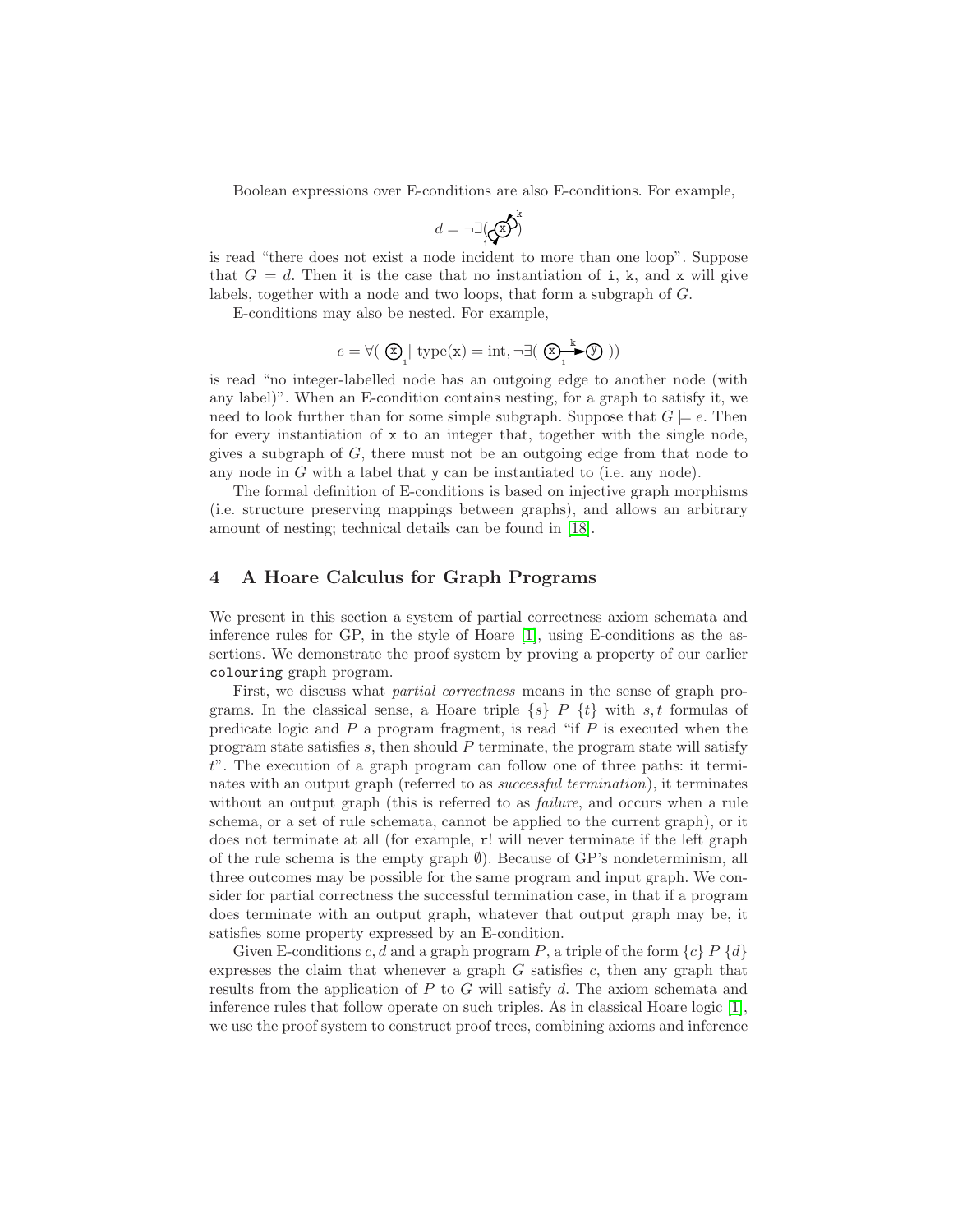rules (an example will follow). We let  $c, d, e, inv$  range over E-conditions,  $P, Q$ over arbitrary programs, r,  $r_i$  over conditional rule schemata, and R over sets of conditional rule schemata.

$$
[\text{rule}] \frac{}{\text{free}(r, c)} r \{c\}
$$

The axiom [rule] for the application of a single conditional rule schema works "backwards". Starting with a rule schema  $r$  and E-condition  $c$  as a postcondition, the transformation Pre is used to construct a precondition such that if  $G \models$ Pre $(r, c)$ , and the application of r to G results in a graph H, then  $H \models c$ . The transformation Pre is based on graph morphisms and pushout constructions (see [\[18\]](#page-10-4)), but informally can be described by the following steps: (1) form a disjunction of E-conditions over all possible overlappings of E-condition  $c$  and the right graph of rule schema  $r$ , (2) shift the disjunction of E-conditions from the right- to the left-hand side of  $r$ , (3) nest this within another E-condition that is universally quantified over the left graph of r.

We have that  $Pre(r, c)$  implies  $App(fr)$ , where App constructs an E-condition expressing the weakest property that must be satisfied for a given rule schema set to be applicable to a graph (see below). The transformation Pre considers applicability, since otherwise, we would have to deal with failing computations.

Whereas assignment is basic to imperative programs and assignment axioms core to their correctness proofs, rule application is basic to graph programs and the [rule] axiom core to their correctness proofs.

[ruleset<sub>1</sub>] 
$$
\overline{\{-\text{App}(\mathcal{R})\}\mathcal{R} \{\text{false}\}}
$$

The inference rule [ruleset<sub>1</sub>] is applied in the case that no rule schema  $r \in \mathcal{R}$ can be applied to the graph. App takes as input a set  $\mathcal R$  of conditional rule schemata, and transforms it into an E-condition describing the weakest property that a graph G must satisfy for R to be applicable to it. If R is applicable to G, then at least one rule schema  $r \in \mathcal{R}$  satisfies the following: (1) it has an instantiation of variables such that its left-hand graph is isomorphic to a subgraph of  $G$ ,  $(2)$  it can be applied to  $G$  without leaving dangling edges (i.e. edges which are not incident to nodes at both ends), and (3) the rule schema condition evaluates to true. The postcondition false cannot be satisfied by any graph.

[ruleset<sub>2</sub>] 
$$
\frac{\{c\} \ r_1 \ \{d\} \ \ldots \ \{c\} \ r_n \ \{d\}}{\{c\} \ \{r_1, \ldots, r_n\} \ \{d\}}
$$

The inference rule  $[\text{ruleset}_2]$  is applied when the non-applicability of a rule schema set is not implied by the precondition. Since the rule schema to be applied is nondeterministically chosen from the set, it must be shown that the successful termination of any rule schema in the set results in a graph satisfying the desired postcondition, d. Note that the transformation App does not appear, since its effects are encapsulated by the transformation Pre in the axiom [rule].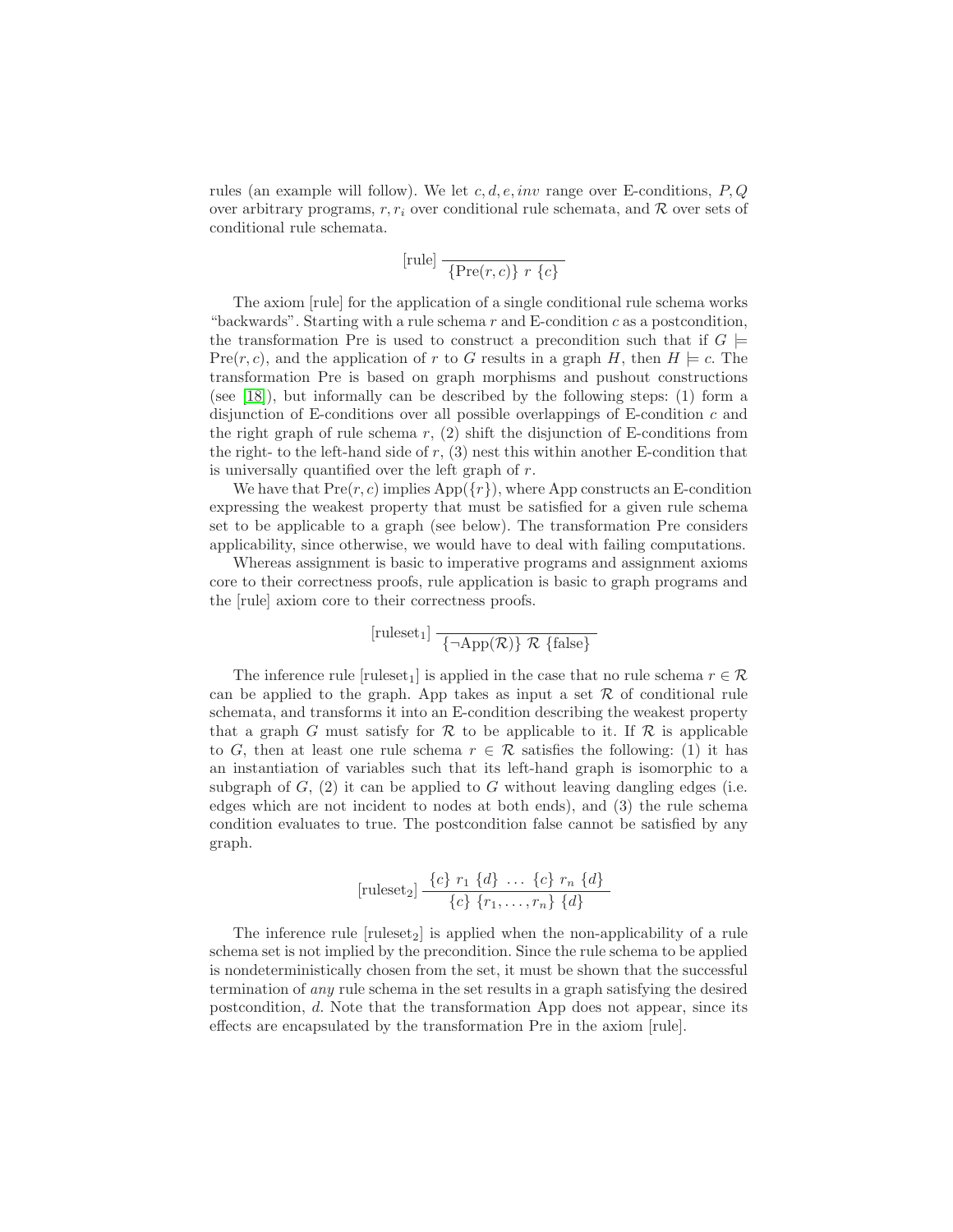[comp] 
$$
\frac{\{c\} \ P \{e\} \quad \{e\} \ Q \{d\}}{\{c\} \ P; Q \{d\}}
$$

The sequential composition rule [comp] follows its counterpart for imperative programming languages, in that we have to find an appropriate intermediate assertion, the E-condition e.

[cons] 
$$
c \Longrightarrow c' \frac{\{c'\} \ P \{d'\}}{\{c\} \ P \{d\}} d' \Longrightarrow d
$$

Similar to its classical counterpart, the rule of consequence [cons] allows us to strengthen the precondition and weaken the postcondition (or replace them with equivalent assertions), provided that the side conditions  $c \implies c'$  and  $d' \implies d$ are valid (mechanically proving such implications of E-conditions to be valid is a problem we have not yet addressed, however, Pennemann in [\[14,](#page-10-6)[15\]](#page-10-7) has developed a resolution-like theorem prover for implications of graph conditions).

$$
[if] \frac{\{c \land \mathrm{App}(\mathcal{R})\} \ P \ \{d\}}{\{c\} \ \text{if} \ \mathcal{R} \ \text{then} \ P \ \text{else} \ Q \ \{d\}}
$$

The conditional rule [if] formalises a case distinction based on the applicability of  $R$  to the input graph, utilising the transformation App.

$$
[!]\ \frac{\{inv\}\ \mathcal{R}\ \{inv\}}{\{inv\}\ \mathcal{R}!\ \{inv\wedge\neg\mathrm{App}(\mathcal{R})\}}
$$

The as-long-as-possible iteration rule [!] states that if an assertion inv (for invariant) is satisfied after each application of  $R$ , then once the iteration has ended, the graph will still satisfy inv. Additionally, since  $\mathcal R$  is applied for aslong-as-possible, we can also deduce that  $\mathcal R$  is no longer applicable to the graph, hence  $\neg \text{App}(\mathcal{R})$  in the postcondition.

Note that two of the proof rules deal with programs that are restricted in a particular way: both the condition  $C$  of a branching command if  $C$  then P else  $Q$  and the body  $P$  of a loop  $P!$  must be rule-set calls, that is, sets of conditional rule schemata. We gain from this restriction definability of the transformations Pre and App, but we hope to be able to modify the transformations in the future to allow arbitrary programs as input. However, despite the inconvenience of the restrictions, the computational completeness of the language is not affected, because in [\[8\]](#page-9-12) it is shown that a graph transformation language is complete if it contains single-step application and as-long-as-possible iteration of (unconditional) sets of rules, together with sequential composition.

Example 2 (Colouring). Figure [3](#page-8-1) is a proof tree for the colouring program of Figure [2.](#page-3-0) It proves that if colouring is executed on a graph in which the node labels are exclusively integers, then any graph resulting will have the property that each node label is an integer with a colour attached to it, and that adjacent nodes have distinct colours. That is, the proof tree proves the triple  ${\lbrace \neg \exists (\text{ } @ \text{ } | \text{ type}(a) \neq \text{ int}) \rbrace \text{ init}!, \text{ incl } \lbrace \forall (\text{ } @ \text{ }_1, \exists (\text{ } @ \text{ }_1 \text{ } a = b \text{ c} \land \text{ type}(b, c) = b \rbrace \lbrace \text{ } @ \text{ }_2 \text{ } | \text{ } @ \text{ }_3 \text{ } \rbrace }$  $\text{int}(\mathbf{x}_i) \wedge \neg \exists (\mathbf{x}_i) \longrightarrow^k (\mathbf{y}_i) \mid \text{type}(\mathbf{i}, \mathbf{k}, \mathbf{x}, \mathbf{y}) = \text{int} \}.$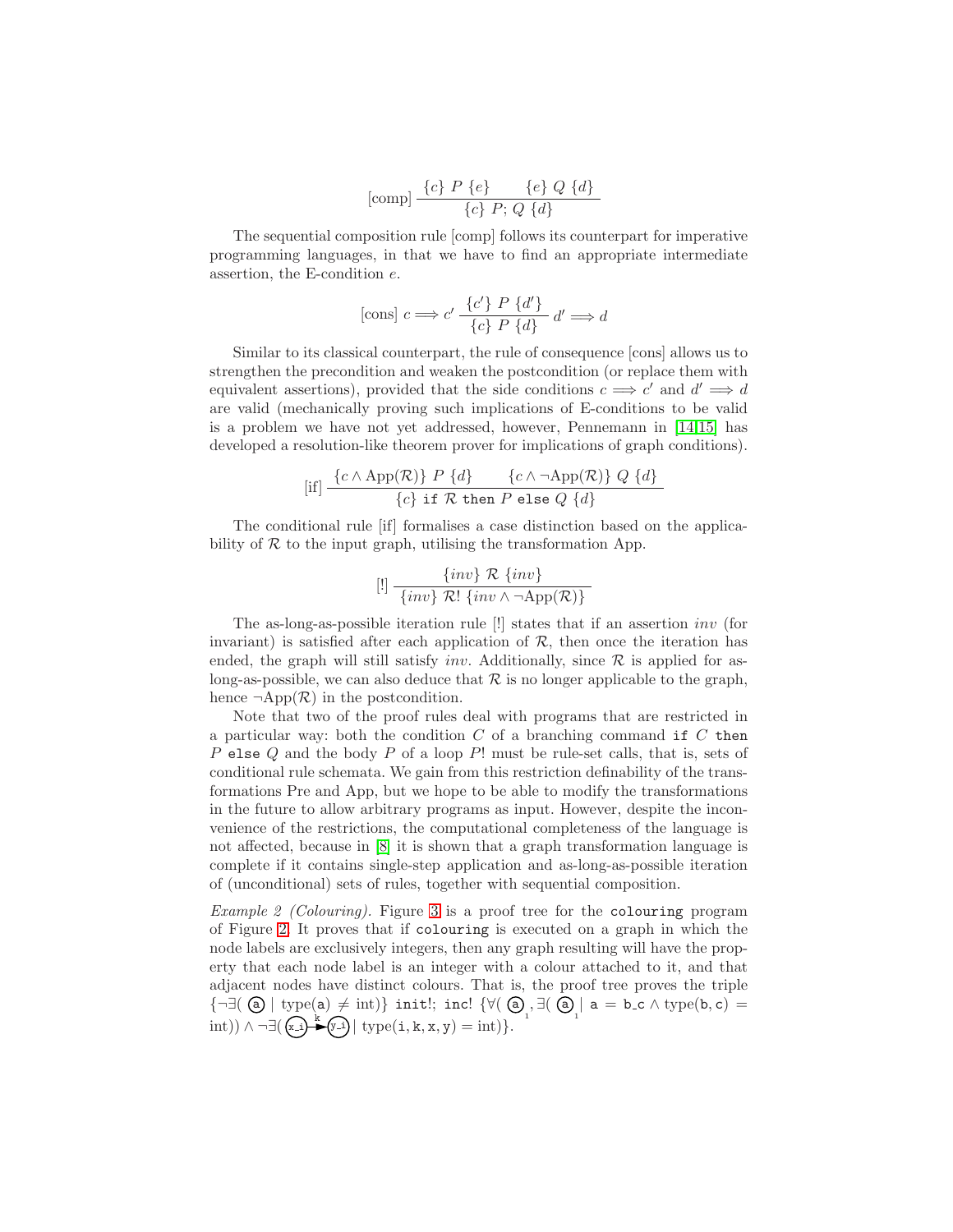$$
\begin{array}{|l|l|} \hline \text{[rule]} & \hline \text{[rule]} \\ \hline \text{[cons]} & \hline \{P \text{re}(\text{init}, e) \} \text{ init } \{e\} \\ \hline \text{[l]} & \hline \{e\} \text{ init } \{e\} \\ \hline \text{[cons]} & \hline \{e\} \text{ init! } \{e \wedge \neg \text{App}(\{\text{init}\})\} \\ \hline \text{[cons]} & \hline \{e\} \text{ init! } \{d\} \\ \hline \text{[comp]} & \hline \{e\} \text{ init! } \{d\} \\ \hline \{e\} \text{ init!}; \text{ incl } \{d \wedge \neg \text{App}(\{\text{inc}\})\} \end{array}
$$

$$
c = \neg \exists (\text{ } @ | \text{ type(a)} \neq \text{int})
$$
\n
$$
d = \forall (\text{ } @ | \exists (\text{ } @ | \text{ a} = b \text{ } c \land \text{type(b, c)} = \text{int}))
$$
\n
$$
e = \forall (\text{ } @ | \exists (\text{ } @ | \text{ type(a)} = \text{int}) \lor \exists (\text{ } @ | \text{ a} = b \text{ } c \land \text{type(b, c)} = \text{int}))
$$
\n
$$
\neg \text{App}(\{\text{init}\}) = \neg \exists (\text{ } @ | \text{ type(x)} = \text{int})
$$
\n
$$
\neg \text{App}(\{\text{inc}\}) = \neg \exists (\text{ } @ | \text{ type(x)} = \text{int})
$$
\n
$$
\text{Pre}(\text{init}, e) = \forall (\text{ } @ | \text{ type(x)} = \text{int}, \exists (\text{ } @ | \text{ type(a)} = \text{int}))
$$
\n
$$
\lor \exists (\text{ } @ | \text{ type(x)} = \text{int}, \exists (\text{ } @ | \text{ type(a)} = \text{int}))
$$
\n
$$
\lor \exists (\text{ } @ | \text{ a} = b \text{ } c \land \text{type(b, c)} = \text{int}))
$$
\n
$$
\text{Pre}(\text{inc}, d) = \forall (\text{ } @ | \text{ x} = \text{supp} @ | \text{ type(i, k, x, y)} = \text{int},
$$
\n
$$
\exists (\text{ x} = \text{supp} @ | \text{ x} = \text{supp} @ | \text{ type(i, k, x, y)} = \text{int},
$$
\n
$$
\exists (\text{ x} = \text{supp} @ | \text{ x} = \text{supp} @ | \text{ x} = \text{supp} @ | \text{ x} = \text{supp} @ | \text{ x} = \text{supp} @ | \text{ x} = \text{supp} @ | \text{ x} = \text{supp} @ | \text{ x} = \text{supp} @ | \text{ x} = \text{supp} @ | \text{ x} = \text{supp} @ | \text{ x} = \text{supp} @ | \text{ x} = \text{supp} @ | \text{ x} = \text{supp} @ | \text{ x} = \text{supp} @ | \text{ x} = \text{supp} @ | \text{ x} = \
$$

<span id="page-8-1"></span>Fig. 3. A proof tree for the program colouring of Figure [2](#page-3-0)

The following theorem is our main technical result.

**Theorem 1.** The proof system comprising  $[\text{rule}]$ ,  $[\text{ruleset}_1]$ ,  $[\text{ruleset}_2]$ ,  $[\text{comp}]$ , [cons], [if], and [!] is sound for graph programs in the sense of partial correctness.

This theorem is proven in [\[18\]](#page-10-4), by showing the soundness of each of the axioms and inference rules with respect to the structural operational semantics of GP.

## <span id="page-8-0"></span>5 Conclusion

We have presented the first Hoare-style verification calculus for an implemented graph transformation language. This required us to extend the nested graph conditions of Habel, Pennemann, and Rensink with expressions for labels and assignment constraints, in order to deal with GP's powerful rule schemata and infinite label alphabet. We have demonstrated the use of the calculus by proving the partial correctness of a nondeterministic colouring program.

Future work will investigate the completeness of the calculus. Also, we intend to add termination proof rules in order to verify the total correctness of graph programs. Finally, we will consider how the calculus can be generalised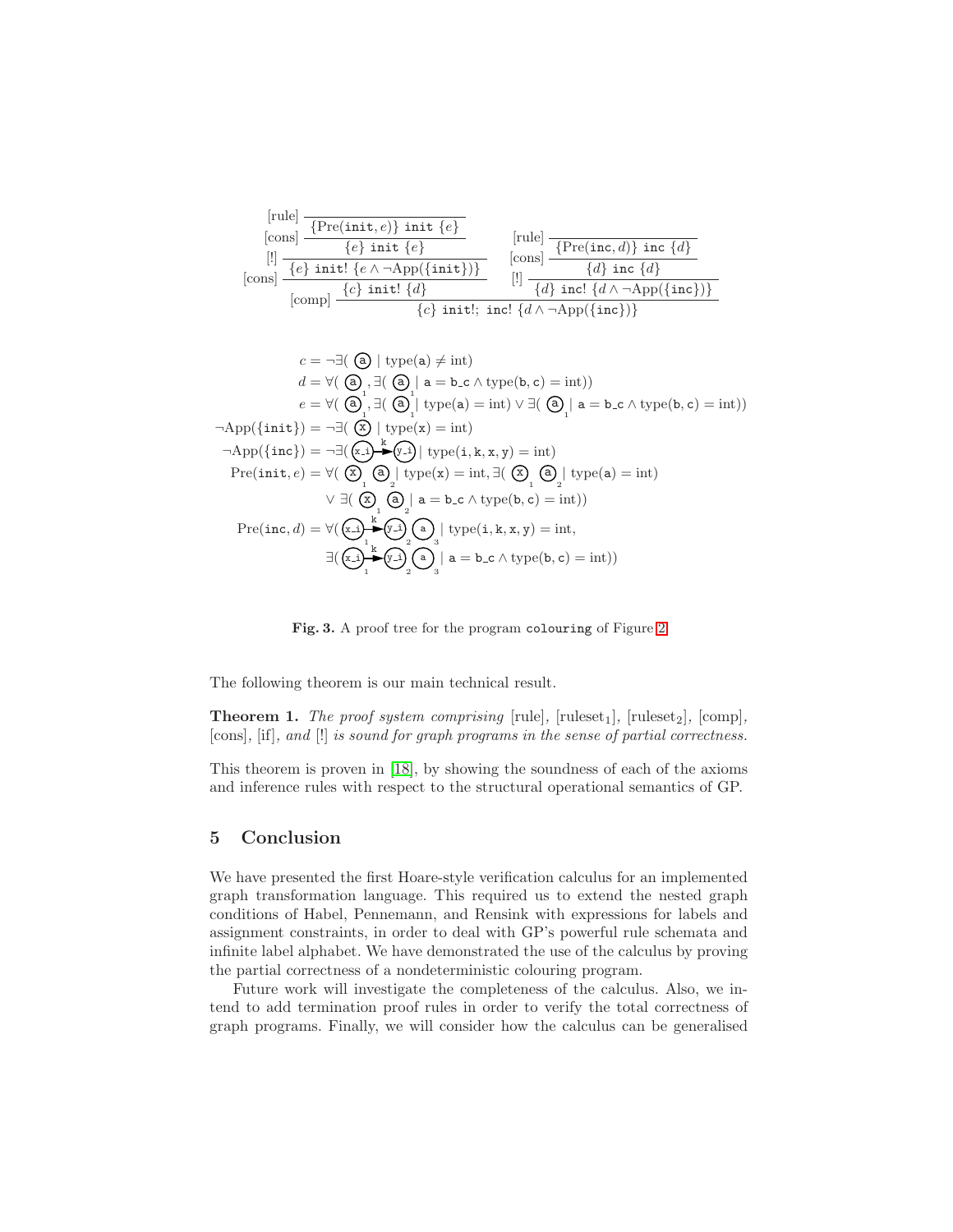to deal with GP programs in which the conditions of branching statements and the bodies of loops can be arbitrary subprograms rather than just sets of rule schemata.

Acknowledgements. We are grateful to the anonymous referees for their comments which helped to improve the presentation of this paper.

### <span id="page-9-11"></span>References

- 1. Krzysztof R. Apt, Frank S. de Boer, and Ernst-R¨udiger Olderog. Verification of Sequential and Concurrent Programs. Springer-Verlag, third edition, 2009.
- <span id="page-9-1"></span>2. Paolo Baldan, Andrea Corradini, and Barbara König. A framework for the verification of infinite-state graph transformation systems. Information and Computation, 206(7):869–907, 2008.
- <span id="page-9-3"></span>3. Dénes Bisztray, Reiko Heckel, and Hartmut Ehrig. Compositional verification of architectural refactorings. In Proc. Architecting Dependable Systems VI (WADS 2008), volume 5835 of Lecture Notes in Computer Science, pages 308–333. Springer-Verlag, 2009.
- <span id="page-9-0"></span>4. H. Ehrig, K. Ehrig, U. Prange, and G. Taentzer. Fundamentals of Algebraic Graph Transformation (Monographs in Theoretical Computer Science. An EATCS Series). Springer, 2006.
- <span id="page-9-7"></span>5. Rubino Geiß, Gernot Veit Batz, Daniel Grund, Sebastian Hack, and Adam M. Szalkowski. GrGen: A fast SPO-based graph rewriting tool. In Proc. International Conference on Graph Transformation (ICGT 2006), volume 4178 of Lecture Notes in Computer Science, pages 383–397. Springer-Verlag, 2006.
- <span id="page-9-4"></span>6. Annegret Habel and Karl-Heinz Pennemann. Correctness of high-level transformation systems relative to nested conditions. Mathematical Structures in Computer Science, 19(2):245–296, 2009.
- <span id="page-9-5"></span>7. Annegret Habel, Karl-Heinz Pennemann, and Arend Rensink. Weakest preconditions for high-level programs. In Proc. International Conference on Graph Transformation (ICGT 2006), Lecture Notes in Computer Science, pages 445–460. Springer-Verlag, 2006.
- <span id="page-9-12"></span>8. Annegret Habel and Detlef Plump. Computational completeness of programming languages based on graph transformation. In Proc. Foundations of Software Science and Computation Structures (FOSSACS 2001), volume 2030 of Lecture Notes in Computer Science, pages 230–245. Springer-Verlag, 2001.
- <span id="page-9-10"></span>9. Annegret Habel and Detlef Plump. Relabelling in graph transformation. In Proc. International Conference on Graph Transformation (ICGT 2002), volume 2505 of Lecture Notes in Computer Science, pages 135–147. Springer-Verlag, 2002.
- <span id="page-9-9"></span>10. C.A.R. Hoare. An axiomatic basis for computer programming. Communications of the  $ACM$ ,  $12(10):576-580$ , 1969.
- <span id="page-9-2"></span>11. Barbara König and Vitali Kozioura. Towards the verification of attributed graph transformation systems. In Proc. Graph Transformations (ICGT 2008), volume 5214 of Lecture Notes in Computer Science, pages 305–320. Springer-Verlag, 2008.
- <span id="page-9-8"></span>12. Greg Manning and Detlef Plump. The GP programming system. In Proc. Graph Transformation and Visual Modelling Techniques (GT-VMT 2008), volume 10 of Electronic Communications of the EASST, 2008.
- <span id="page-9-6"></span>13. Ulrich Nickel, Jörg Niere, and Albert Zündorf. The FUJABA environment. In Proc. International Conference on Software Engineering (ICSE 2000), pages 742– 745. ACM Press, 2000.